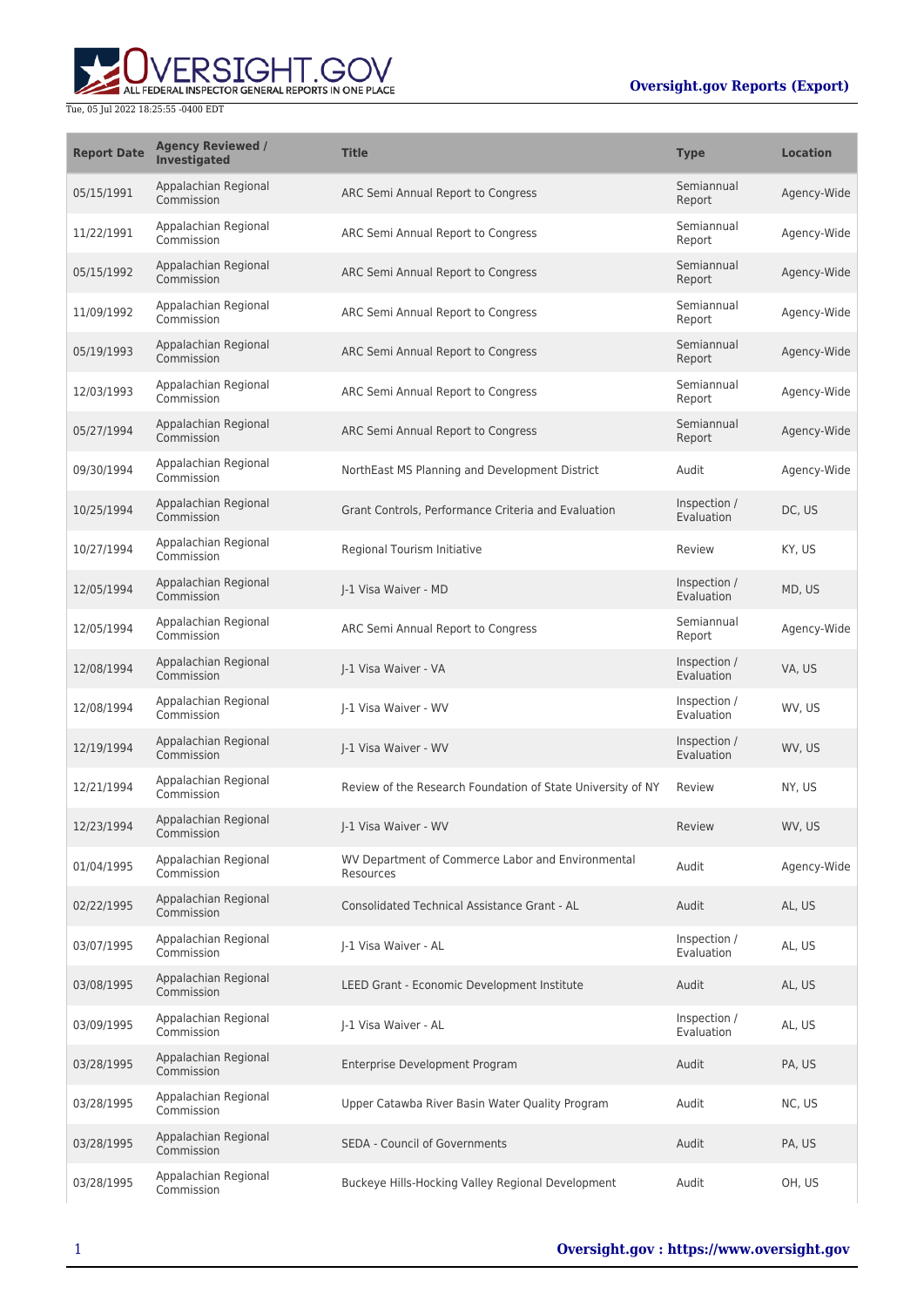| <b>Report Date</b> | <b>Agency Reviewed /</b><br><b>Investigated</b> | <b>Title</b>                                                                            | Type                 | <b>Location</b> |
|--------------------|-------------------------------------------------|-----------------------------------------------------------------------------------------|----------------------|-----------------|
| 03/28/1995         | Appalachian Regional<br>Commission              | OH Valley Regional Development Commission                                               | Audit                | OH, US          |
| 03/28/1995         | Appalachian Regional<br>Commission              | NC Western Piedmont Council of Government                                               | Audit                | NC, US          |
| 03/28/1995         | Appalachian Regional<br>Commission              | SC Appalachian Council of Governments - RLF                                             | Audit                | SC, US          |
| 03/31/1995         | Appalachian Regional<br>Commission              | MS Resource Center Development Project                                                  | Audit                | MS, US          |
| 03/31/1995         | Appalachian Regional<br>Commission              | Business Development RLF - SC                                                           | Audit                | Agency-Wide     |
| 03/31/1995         | Appalachian Regional<br>Commission              | Seneca Trail Resource Conservation and Development<br>Council                           | Review               | NY, US          |
| 04/12/1995         | Appalachian Regional<br>Commission              | Excellence Project at Dalton High School                                                | Audit                | GA, US          |
| 04/25/1995         | Appalachian Regional<br>Commission              | Dental Care for Appalachia Children                                                     | Audit                | KY, US          |
| 04/27/1995         | Appalachian Regional<br>Commission              | Western MD Multi Bank Community Development<br>Corporation                              | Audit                | MD, US          |
| 04/27/1995         | Appalachian Regional<br>Commission              | Western MD Community College Video Network                                              | Audit                | MD, US          |
| 04/27/1995         | Appalachian Regional<br>Commission              | Tri-County Council for Western MD                                                       | Audit                | MD, US          |
| 04/28/1995         | Appalachian Regional<br>Commission              | Building the Economic Cornerstone of WV                                                 | Review               | WV, US          |
| 05/01/1995         | Appalachian Regional<br>Commission              | Controls over Contracts/Grants with Expired Performance<br>Periods                      | Review               | DC, US          |
| 05/02/1995         | Appalachian Regional<br>Commission              | NC Department of Administration - Consolidated Technical<br><b>Assistance Grant</b>     | Audit                | NC, US          |
| 05/08/1995         | Appalachian Regional<br>Commission              | Review of Hindman Settlement School                                                     | Review               | KY, US          |
| 05/18/1995         | Appalachian Regional<br>Commission              | ARC Semi Annual Report to Congress                                                      | Semiannual<br>Report | Agency-Wide     |
| 06/05/1995         | Appalachian Regional<br>Commission              | Infrastructure Development for the 21st Century                                         | Audit                | VA, US          |
| 06/20/1995         | Appalachian Regional<br>Commission              | Review of TN Center for Research and Development                                        | Review               | TN, US          |
| 06/30/1995         | Appalachian Regional<br>Commission              | Full Time School/Summer Tutorial Program for Dyslexic<br><b>Students</b>                | Review               | KY, US          |
| 07/11/1995         | Appalachian Regional<br>Commission              | NY State Summer Institutes Grant                                                        | Review               | NY, US          |
| 08/01/1995         | Appalachian Regional<br>Commission              | <b>WV Telelearning Network</b>                                                          | Audit                | WV, US          |
| 08/25/1995         | Appalachian Regional<br>Commission              | Review of Friendship House Inc.                                                         | Review               | GA, US          |
| 09/25/1995         | Appalachian Regional<br>Commission              | Review of TN Department of Education Adult Literacy                                     | Review               | Agency-Wide     |
| 09/26/1995         | Appalachian Regional<br>Commission              | Review of Ohio Department of Development, Appalachian<br>Industrial Re-training Project | Review               | OH, US          |
| 09/28/1995         | Appalachian Regional<br>Commission              | Review of Health Care Information                                                       | Review               | OH, US          |
| 09/30/1995         | Appalachian Regional<br>Commission              | <b>Flexible Manufacturing Networks</b>                                                  | Review               | Agency-Wide     |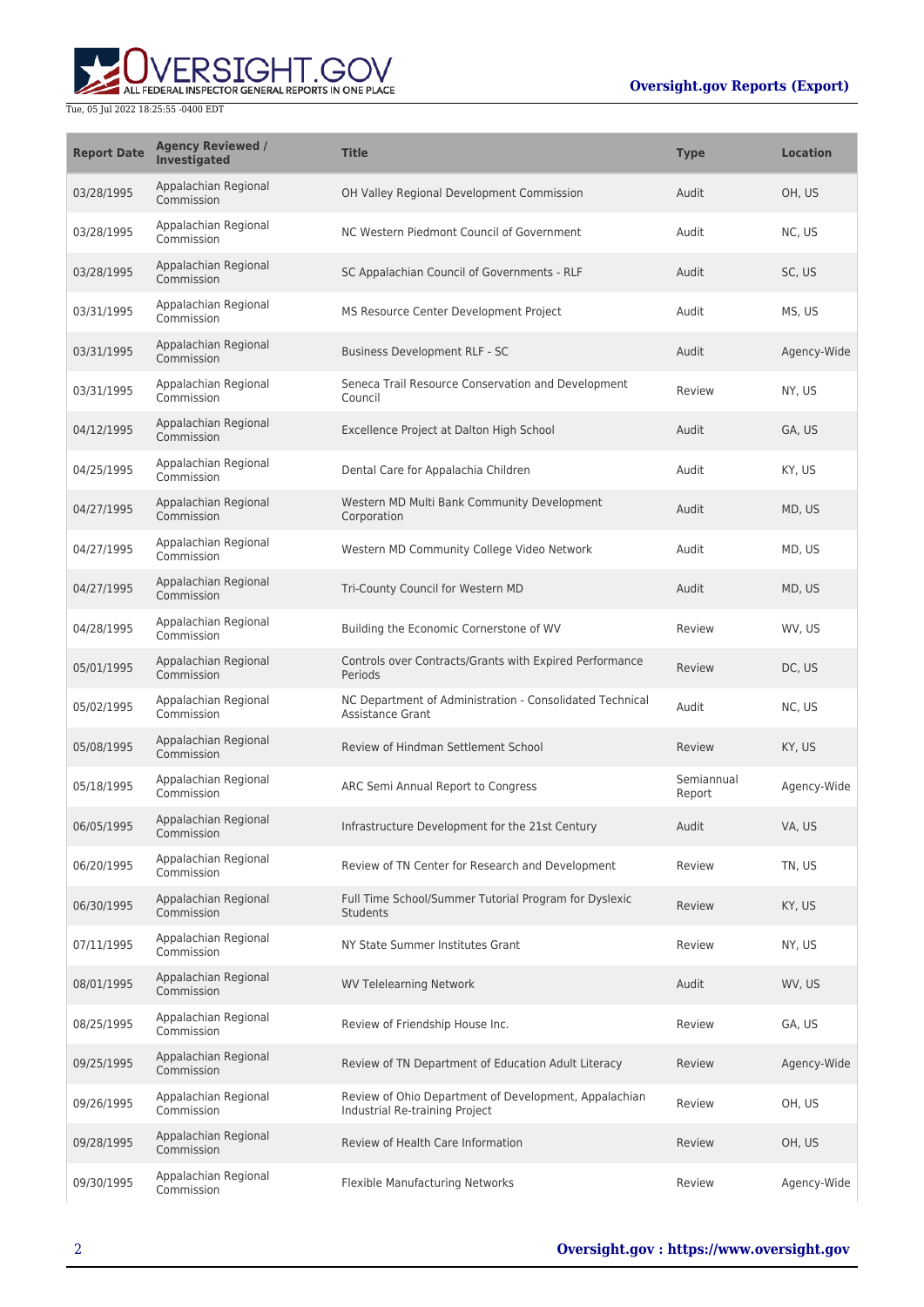| <b>Report Date</b> | <b>Agency Reviewed /</b><br>Investigated | <b>Title</b>                                                                                                         | <b>Type</b>                | <b>Location</b>                      |
|--------------------|------------------------------------------|----------------------------------------------------------------------------------------------------------------------|----------------------------|--------------------------------------|
| 10/10/1995         | Appalachian Regional<br>Commission       | Review of Seedling Grants Program                                                                                    | Audit                      | KY, US                               |
| 10/10/1995         | Appalachian Regional<br>Commission       | TN Department of Economic and Community Devlopment                                                                   | Audit                      | TN, US                               |
| 11/03/1995         | Appalachian Regional<br>Commission       | ARC Semi Annual Report to Congress                                                                                   | Semiannual<br>Report       | Agency-Wide                          |
| 11/29/1995         | Appalachian Regional<br>Commission       | RLF Enterprise Development Grants and Regional Incubator<br>Grant                                                    | Review                     | Agency-Wide                          |
| 11/30/1995         | Appalachian Regional<br>Commission       | Rural Health Care Expansion Project                                                                                  | Review                     | WV, US                               |
| 12/13/1995         | Appalachian Regional<br>Commission       | <b>Consolidated Technical Assistance Grant - NY</b>                                                                  | Audit                      | NY, US                               |
| 12/15/1995         | Appalachian Regional<br>Commission       | I-1 Visa Waiver - KY                                                                                                 | Inspection /<br>Evaluation | KY, US                               |
| 12/15/1995         | Appalachian Regional<br>Commission       | I-1 Visa Waiver - WV                                                                                                 | Inspection /<br>Evaluation | WV, US                               |
| 12/18/1995         | Appalachian Regional<br>Commission       | J-1 Visa Waiver - Survey Selected Health Care Providers                                                              | Inspection /<br>Evaluation | Agency-Wide                          |
| 12/20/1995         | Appalachian Regional<br>Commission       | I-1 Visa Waiver - KY                                                                                                 | Inspection /<br>Evaluation | KY, US                               |
| 12/21/1995         | Appalachian Regional<br>Commission       | Appalachian Workforce Development Project                                                                            | Audit                      | PA, US                               |
| 01/02/1996         | Appalachian Regional<br>Commission       | Memorandum Report on ARC Travel Vouchers and<br><b>Reimbursement Calculations</b>                                    | Inspection /<br>Evaluation | DC, US                               |
| 01/17/1996         | Appalachian Regional<br>Commission       | Enhancing Manufacturing Competitiveness in Appalachia                                                                | Audit                      | OH, US                               |
| 02/28/1996         | Appalachian Regional<br>Commission       | Review of Onan Corporation Employee Training Program                                                                 | Audit                      | AL, US                               |
| 03/21/1996         | Appalachian Regional<br>Commission       | Response to Survey on Grantee Claims Processing                                                                      | Inspection /<br>Evaluation | DC, US                               |
| 03/22/1996         | Appalachian Regional<br>Commission       | Interim Survey Report of ARC Grants Awarded for Industrial<br>Park Site Improvements                                 | Inspection /<br>Evaluation | Agency-Wide                          |
| 03/26/1996         | Appalachian Regional<br>Commission       | Report on Research Foundation of SUNY Regional<br>Development Initiative to Enhance Manufacturing<br>Competitiveness | Review                     | NY, US                               |
| 03/27/1996         | Appalachian Regional<br>Commission       | Three River Waste Management Authority                                                                               | Audit                      | MS, US                               |
| 03/29/1996         | Appalachian Regional<br>Commission       | J-1 Visa Waiver - SC                                                                                                 | Inspection /<br>Evaluation | SC, US                               |
| 04/03/1996         | Appalachian Regional<br>Commission       | J-1 Visa Waiver - SC                                                                                                 | Inspection /<br>Evaluation | SC, US                               |
| 04/03/1996         | Appalachian Regional<br>Commission       | Cullman Water Reservoir Project                                                                                      | Audit                      | AL, US                               |
| 04/19/1996         | Appalachian Regional<br>Commission       | Review of Interactive Distance Learning Network                                                                      | Audit                      | AL, US                               |
| 05/01/1996         | Appalachian Regional<br>Commission       | Immunization Outreach Program for Appalachian Children                                                               | Audit                      | SC, US                               |
| 05/02/1996         | Appalachian Regional<br>Commission       | <b>Consolidated Technical Assistance Grant - MS</b>                                                                  | Audit                      | $\bullet$ MS, US<br>$\bullet$ MS, US |
| 05/05/1996         | Appalachian Regional<br>Commission       | Financial Statements and Single Audit Review - North Central<br>PA                                                   | Inspection /<br>Evaluation | Agency-Wide                          |
| 05/15/1996         | Appalachian Regional<br>Commission       | WV Rural Development Council Empowerment Zone &<br>Enterprise Communities Program                                    | Audit                      | WV, US                               |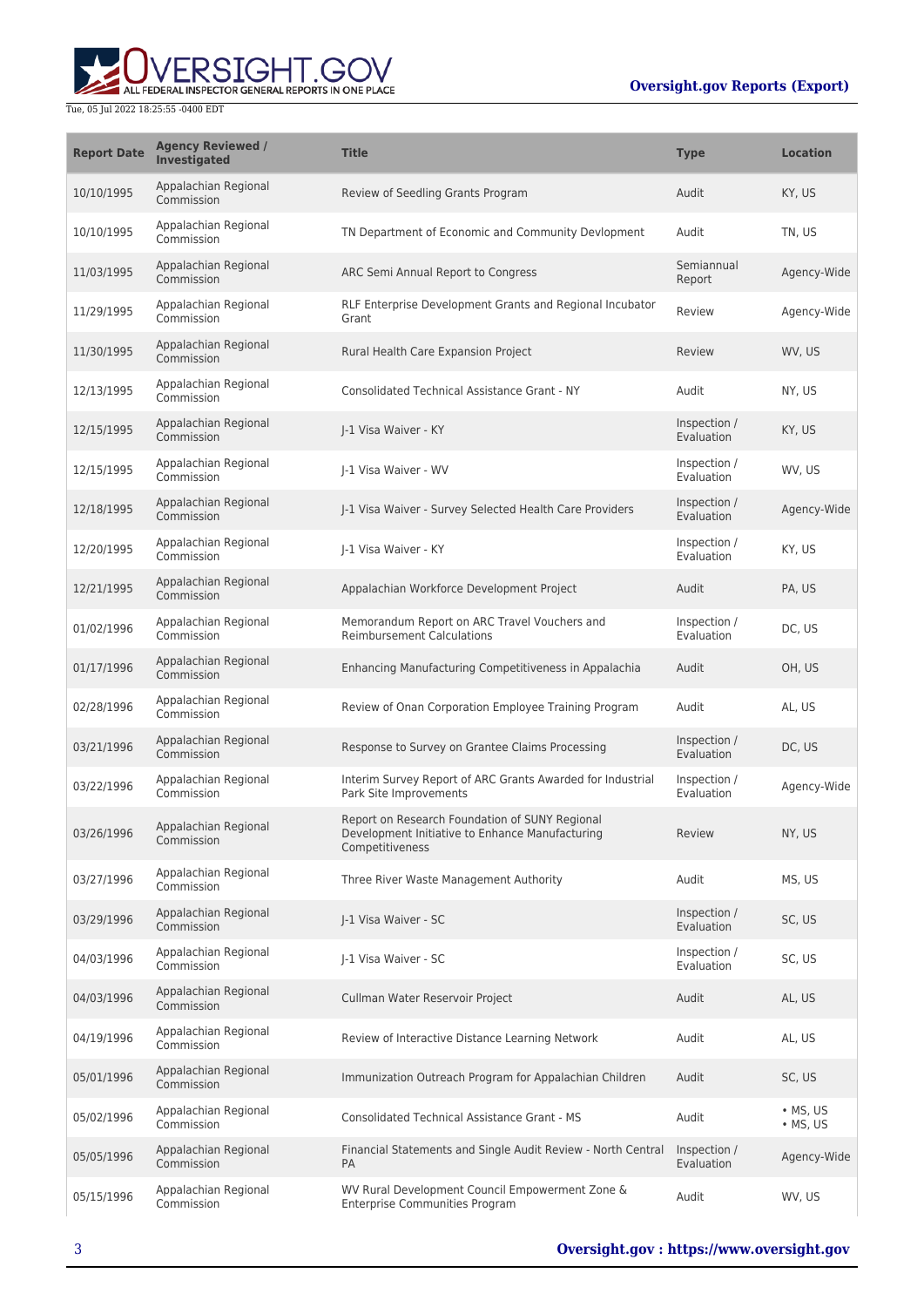| <b>Report Date</b> | <b>Agency Reviewed /</b><br>Investigated | <b>Title</b>                                                                                      | <b>Type</b>                | <b>Location</b>                  |
|--------------------|------------------------------------------|---------------------------------------------------------------------------------------------------|----------------------------|----------------------------------|
| 05/15/1996         | Appalachian Regional<br>Commission       | Kanawha County Schools Regulatory Training Center                                                 | Audit                      | WV, US                           |
| 05/15/1996         | Appalachian Regional<br>Commission       | Alliance for the Arts                                                                             | Audit                      | WV, US                           |
| 05/17/1996         | Appalachian Regional<br>Commission       | ARC Semi Annual Report to Congress                                                                | Semiannual<br>Report       | Agency-Wide                      |
| 05/29/1996         | Appalachian Regional<br>Commission       | ARC Memorandums of Understanding and Agreement                                                    | Review                     | Agency-Wide                      |
| 06/14/1996         | Appalachian Regional<br>Commission       | NC Department of Human Resources                                                                  | Audit                      | NC, US                           |
| 07/12/1996         | Appalachian Regional<br>Commission       | Towns County Drop-out Prevention Project                                                          | Audit                      | GA, US                           |
| 07/19/1996         | Appalachian Regional<br>Commission       | Murray County Apprenticeship Program                                                              | Audit                      | GA, US                           |
| 07/25/1996         | Appalachian Regional<br>Commission       | Volunteers for Communities Program                                                                | Audit                      | VA, US                           |
| 07/30/1996         | Appalachian Regional<br>Commission       | Consolidated Technical Assistance Grant - PA                                                      | Audit                      | PA, US                           |
| 07/31/1996         | Appalachian Regional<br>Commission       | Whitfield County Apprenticeship Program                                                           | Audit                      | GA, US                           |
| 07/31/1996         | Appalachian Regional<br>Commission       | <b>Review of Status of Service Contracts</b>                                                      | Review                     | DC, US                           |
| 08/01/1996         | Appalachian Regional<br>Commission       | Controls over Contracts/Grants with Expired Performance<br>Periods                                | Review                     | DC, US                           |
| 08/02/1996         | Appalachian Regional<br>Commission       | J-1 Visa Waiver - GA                                                                              | Inspection /<br>Evaluation | GA, US                           |
| 08/16/1996         | Appalachian Regional<br>Commission       | Southern Technology Council                                                                       | Review                     | Agency-Wide                      |
| 08/16/1996         | Appalachian Regional<br>Commission       | Southern Growth Policies Board                                                                    | Audit                      | Agency-Wide                      |
| 08/16/1996         | Appalachian Regional<br>Commission       | Southern Technology Council                                                                       | Review                     | Agency-Wide                      |
| 08/27/1996         | Appalachian Regional<br>Commission       | Digitization of Cadastral Maps                                                                    | Review                     | VA, US                           |
| 08/27/1996         | Appalachian Regional<br>Commission       | Southern Tier East Regional Development Board - NY                                                | Audit                      | NY, US                           |
| 08/28/1996         | Appalachian Regional<br>Commission       | MD Department of Business and Economic Development                                                | Audit                      | MD, US                           |
| 08/28/1996         | Appalachian Regional<br>Commission       | Report of Applying Agreed-Upon Procedures - MD<br>Department of Business and Economic Development | Audit                      | MD, US                           |
| 08/30/1996         | Appalachian Regional<br>Commission       | LDD and the Multi-County Shared and Distributed GIS<br>System                                     | Audit                      | VA, US                           |
| 09/11/1996         | Appalachian Regional<br>Commission       | Report of Applying Agreed-Upon Procedures - Concord<br>College                                    | Audit                      | WV, US                           |
| 09/17/1996         | Appalachian Regional<br>Commission       | Local Affiliate Matching Grant Program                                                            | Audit                      | KY, US                           |
| 09/23/1996         | Appalachian Regional<br>Commission       | Memorandum Report on the Review of the Regional VI<br>Planning and Development Council            | Audit                      | WV, US                           |
| 09/30/1996         | Appalachian Regional<br>Commission       | J-1 Visa Waiver - MS                                                                              | Inspection /<br>Evaluation | $\cdot$ TN, US<br>$\cdot$ TN, US |
| 09/30/1996         | Appalachian Regional<br>Commission       | America's Scenic Triangle Tourism Inititative                                                     | Audit                      | TN, US                           |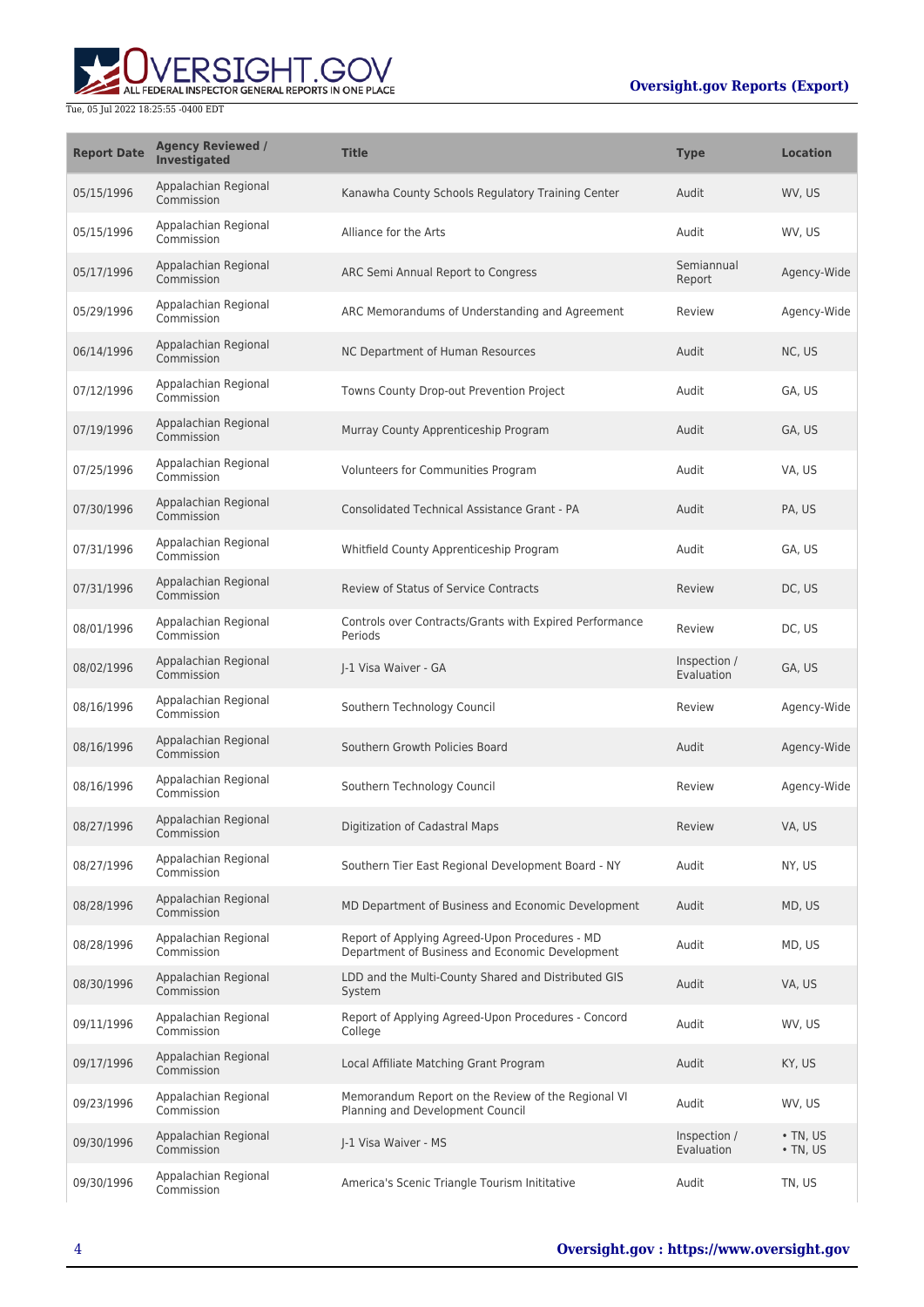

| <b>Report Date</b> | <b>Agency Reviewed /</b><br><b>Investigated</b> | <b>Title</b>                                                                        | <b>Type</b>                | <b>Location</b> |
|--------------------|-------------------------------------------------|-------------------------------------------------------------------------------------|----------------------------|-----------------|
| 09/30/1996         | Appalachian Regional<br>Commission              | Enterprise Development Program                                                      | Audit                      | PA, US          |
| 09/30/1996         | Appalachian Regional<br>Commission              | Accelerated Grinder Trainer Program                                                 | Audit                      | PA, US          |
| 09/30/1996         | Appalachian Regional<br>Commission              | Administrative Grant and Enterprise Development Grant                               | Audit                      | PA, US          |
| 10/01/1996         | Appalachian Regional<br>Commission              | Review of Jesse Owens Memorial Park Project                                         | Review                     | AL, US          |
| 10/10/1996         | Appalachian Regional<br>Commission              | Review of Tourism Project                                                           | Audit                      | MS, US          |
| 10/11/1996         | Appalachian Regional<br>Commission              | Implementation of the Family Center                                                 | Audit                      | PA, US          |
| 10/15/1996         | Appalachian Regional<br>Commission              | Alliance for Manufacturing Competitiveness Phase II                                 | Audit                      | NY, US          |
| 10/18/1996         | Appalachian Regional<br>Commission              | Municipal Partnership Demonstration                                                 | Audit                      | NY, US          |
| 10/18/1996         | Appalachian Regional<br>Commission              | <b>Rail Line Preservation</b>                                                       | Audit                      | NY, US          |
| 10/18/1996         | Appalachian Regional<br>Commission              | Southern Tier West Regional Planning and Development                                | Audit                      | NY, US          |
| 10/22/1996         | Appalachian Regional<br>Commission              | J-1 Visa Waiver - MS                                                                | Inspection /<br>Evaluation | Agency-Wide     |
| 10/25/1996         | Appalachian Regional<br>Commission              | J-1 Waiver Program MDO Medical Services, Inc.                                       | Inspection /<br>Evaluation | Agency-Wide     |
| 10/25/1996         | Appalachian Regional<br>Commission              | Housing Technical Assistance                                                        | Audit                      | NY, US          |
| 10/29/1996         | Appalachian Regional<br>Commission              | Memorandum on Concord College WV                                                    | Audit                      | WV, US          |
| 11/01/1996         | Appalachian Regional<br>Commission              | I-1 Visa Waiver - SC                                                                | Inspection /<br>Evaluation | SC, US          |
| 11/29/1996         | Appalachian Regional<br>Commission              | ARC Semi Annual Report to Congress                                                  | Semiannual<br>Report       | Agency-Wide     |
| 12/23/1996         | Appalachian Regional<br>Commission              | Development of long term strategic for economic<br>development                      | Audit                      | KY, US          |
| 01/07/1997         | Appalachian Regional<br>Commission              | Review of Equipment Purchase with ARC Grant Funds                                   | Inspection /<br>Evaluation | SC, US          |
| 01/14/1997         | Appalachian Regional<br>Commission              | Newborn Screening Project                                                           | Audit                      | AL, US          |
| 01/28/1997         | Appalachian Regional<br>Commission              | Home Health Telecommunications Project & Nurse<br>Practitioner Telemedicine Project | Audit                      | SC, US          |
| 02/18/1997         | Appalachian Regional<br>Commission              | J-1 Visa Waiver - KY                                                                | Inspection /<br>Evaluation | KY, US          |
| 02/20/1997         | Appalachian Regional<br>Commission              | Report on Applying Agreed Upon Procedures to NC<br>Department of Administration     | Audit                      | NC, US          |
| 02/20/1997         | Appalachian Regional<br>Commission              | Report of Applying Agreed-Upon Procedures - NC<br>Department of Administration      | Audit                      | NC, US          |
| 03/03/1997         | Appalachian Regional<br>Commission              | Cooperative Tourism Marketing Program to Attract German<br><b>Travelers</b>         | Audit                      | OH, US          |
| 03/12/1997         | Appalachian Regional<br>Commission              | Heritage Corridor Project                                                           | Audit                      | SC, US          |
| 03/19/1997         | Appalachian Regional<br>Commission              | Development Support System                                                          | Audit                      | SC, US          |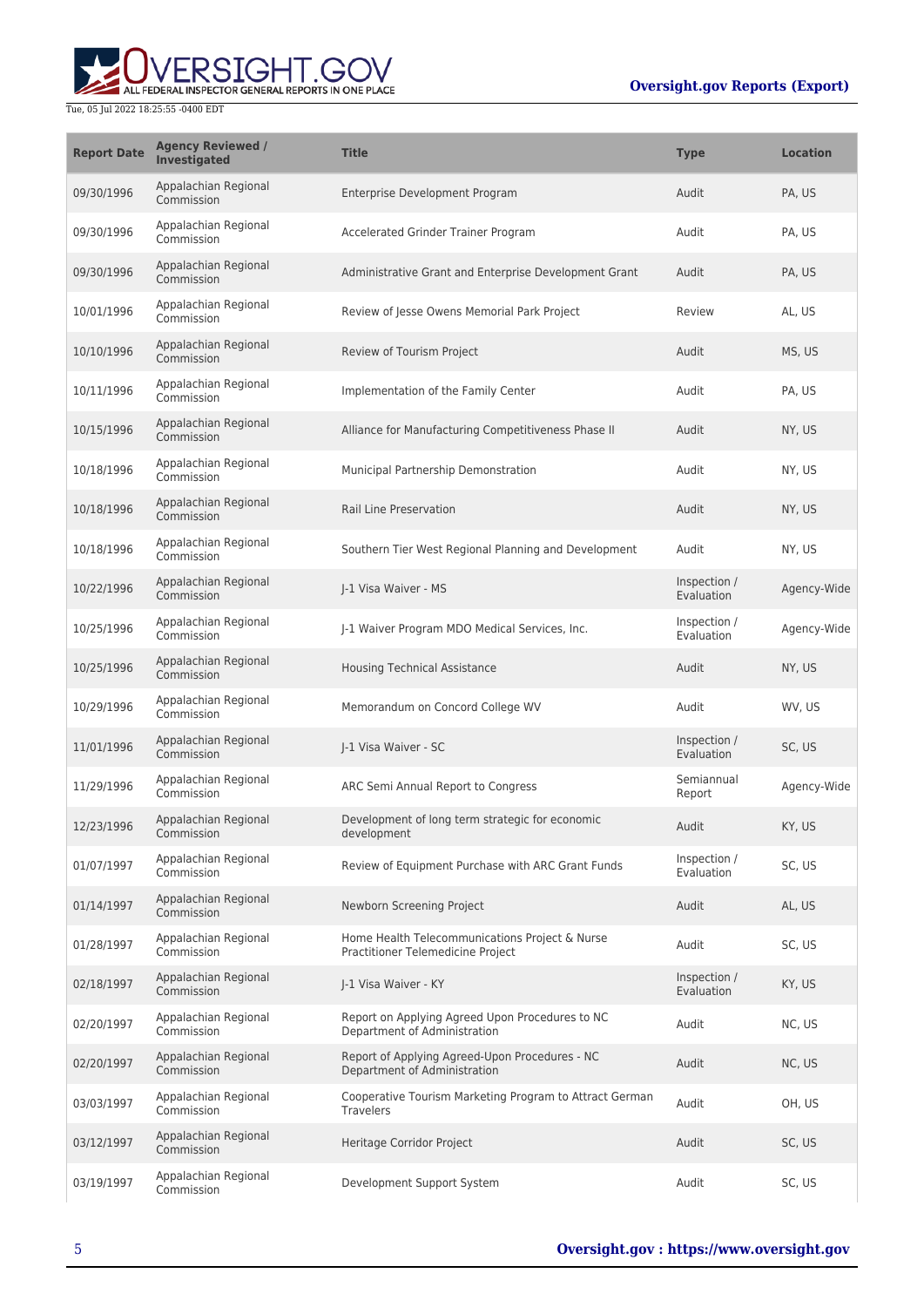

| <b>Report Date</b> | <b>Agency Reviewed /</b><br>Investigated | <b>Title</b>                                                                 | <b>Type</b>                | <b>Location</b> |
|--------------------|------------------------------------------|------------------------------------------------------------------------------|----------------------------|-----------------|
| 03/19/1997         | Appalachian Regional<br>Commission       | Library Telecommunications/Computer Network Project                          | Audit                      | SC, US          |
| 03/26/1997         | Appalachian Regional<br>Commission       | Update Report on Controls and Contacts with Expired<br>Performance Periods   | Inspection /<br>Evaluation | DC, US          |
| 04/28/1997         | Appalachian Regional<br>Commission       | Community Oriented Health Care Project - Financial<br>Statement              | Audit                      | WV, US          |
| 04/28/1997         | Appalachian Regional<br>Commission       | Land Use Plan                                                                | Audit                      | PA, US          |
| 04/28/1997         | Appalachian Regional<br>Commission       | Geotechnical Study for Construction of the Crystal Lake Dam<br>and Reservoir | Audit                      | KY, US          |
| 04/28/1997         | Appalachian Regional<br>Commission       | The Launching Pad - A Business Planning Center                               | Audit                      | KY, US          |
| 05/07/1997         | Appalachian Regional<br>Commission       | Technology Learning Center for Workforce Academy                             | Audit                      | GA, US          |
| 05/15/1997         | Appalachian Regional<br>Commission       | Technology for Literacy Program Phase II                                     | Audit                      | GA, US          |
| 05/22/1997         | Appalachian Regional<br>Commission       | ARC Semi Annual Report to Congress                                           | Semiannual<br>Report       | Agency-Wide     |
| 05/27/1997         | Appalachian Regional<br>Commission       | MD Department of Transportation State Highway<br>Administration              | Audit                      | MD, US          |
| 07/02/1997         | Appalachian Regional<br>Commission       | Development of a Strategic Vision for the Economy of the<br>state            | Audit                      | TN, US          |
| 07/09/1997         | Appalachian Regional<br>Commission       | Technology 2020                                                              | Audit                      | TN, US          |
| 07/21/1997         | Appalachian Regional<br>Commission       | <b>Consolidated Technical Assistance Grant - KY</b>                          | Audit                      | KY, US          |
| 07/25/1997         | Appalachian Regional<br>Commission       | KY Appalachia Task Force Strategic Planning Initiative                       | Audit                      | KY, US          |
| 07/29/1997         | Appalachian Regional<br>Commission       | Enhancing Microcomputer Capacity for Improved Capital<br>Planning            | Audit                      | NY, US          |
| 07/31/1997         | Appalachian Regional<br>Commission       | Rural NY Health Network Project                                              | Audit                      | NY, US          |
| 08/04/1997         | Appalachian Regional<br>Commission       | Regional Geographic Information System                                       | Audit                      | PA, US          |
| 08/04/1997         | Appalachian Regional<br>Commission       | Sustainable Communities Initiative                                           | Audit                      | KY, US          |
| 08/13/1997         | Appalachian Regional<br>Commission       | Advanced Manufacturing Resource Center                                       | Audit                      | NY, US          |
| 08/21/1997         | Appalachian Regional<br>Commission       | Memorandum Report on Contracting and Procurement<br>Practices                | Audit                      | PA, US          |
| 08/27/1997         | Appalachian Regional<br>Commission       | Base Quality System Development and Implementation<br>Project                | Audit                      | NY, US          |
| 09/10/1997         | Appalachian Regional<br>Commission       | J-1 Visa Waiver - AL                                                         | Inspection /<br>Evaluation | AL, US          |
| 09/16/1997         | Appalachian Regional<br>Commission       | Status of Chautaugua County Industrial Development Agency Audit              |                            | Agency-Wide     |
| 09/23/1997         | Appalachian Regional<br>Commission       | Workforce Development Project                                                | Audit                      | PA, US          |
| 09/23/1997         | Appalachian Regional<br>Commission       | State Wide Manufacturing Marketing Network                                   | Audit                      | PA, US          |
| 09/30/1997         | Appalachian Regional<br>Commission       | J-1 Visa Waiver - WV                                                         | Inspection /<br>Evaluation | WV, US          |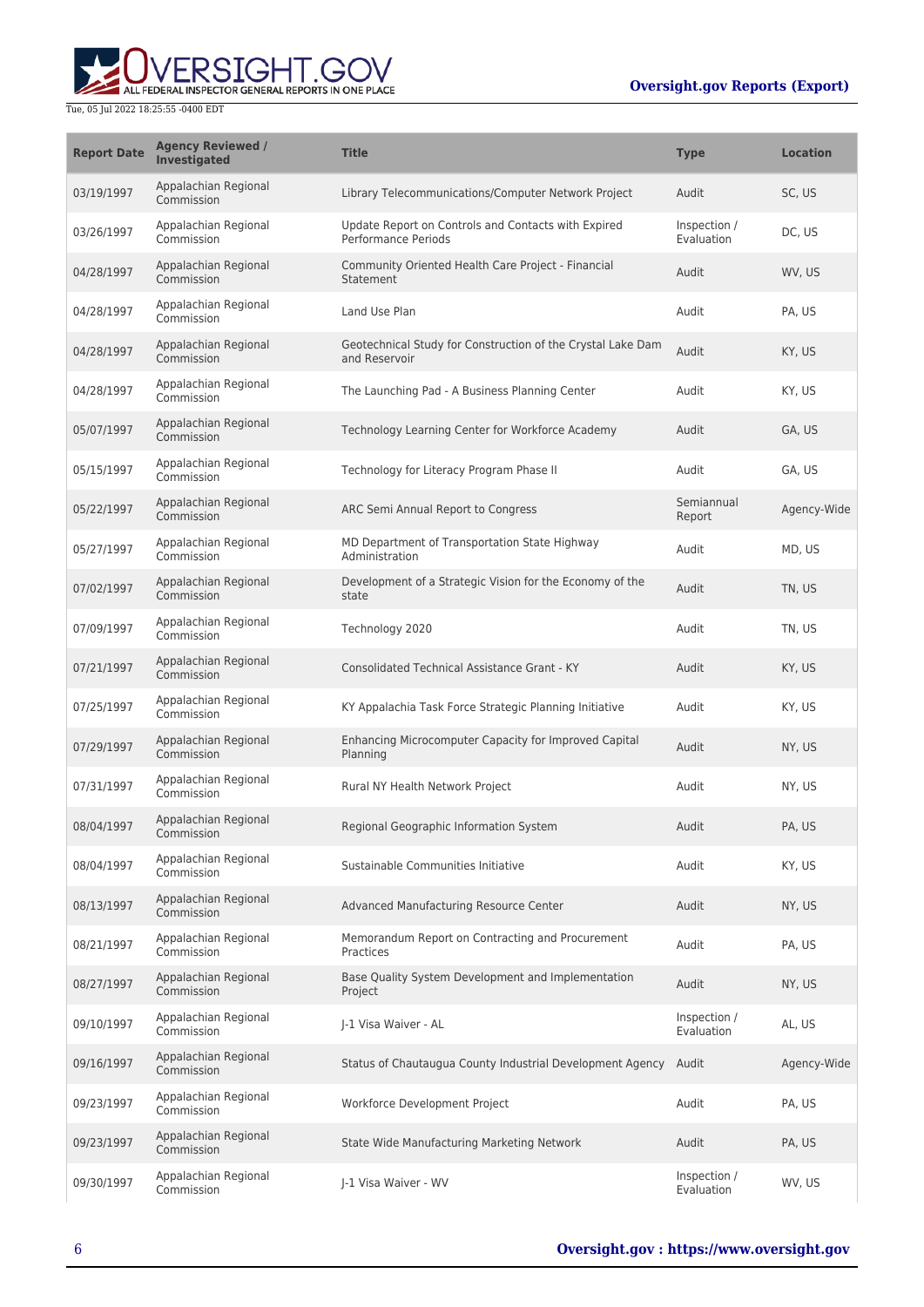

| <b>Report Date</b> | <b>Agency Reviewed /</b><br><b>Investigated</b> | <b>Title</b>                                                                                 | <b>Type</b>                | <b>Location</b> |
|--------------------|-------------------------------------------------|----------------------------------------------------------------------------------------------|----------------------------|-----------------|
| 10/21/1997         | Appalachian Regional<br>Commission              | ARC FY 2007 Financial Management System                                                      | Inspection /<br>Evaluation | DC, US          |
| 11/18/1997         | Appalachian Regional<br>Commission              | Review of Northeast AL Manufacturing Technology<br>Consortium                                | Audit                      | AL, US          |
| 11/20/1997         | Appalachian Regional<br>Commission              | Distance Learning Expansion Project                                                          | Audit                      | MD, US          |
| 11/20/1997         | Appalachian Regional<br>Commission              | Integrated Microscope Facility                                                               | Audit                      | MD, US          |
| 11/25/1997         | Appalachian Regional<br>Commission              | ARC Semi Annual Report to Congress                                                           | Semiannual<br>Report       | Agency-Wide     |
| 11/27/1997         | Appalachian Regional<br>Commission              | High Performance Computing Equipment for Industry and<br>Academia                            | Audit                      | MD, US          |
| 12/18/1997         | Appalachian Regional<br>Commission              | Consolidated Technical Assistance Grant - PA                                                 | Audit                      | PA, US          |
| 12/31/1997         | Appalachian Regional<br>Commission              | Tri-County Council for Western MD                                                            | Audit                      | MD, US          |
| 01/08/1998         | Appalachian Regional<br>Commission              | Review of Leadership and Civic Infrastructure Initiative<br>Project                          | Audit                      | MS, US          |
| 01/12/1998         | Appalachian Regional<br>Commission              | Technology Development Incubator                                                             | Audit                      | SC, US          |
| 01/13/1998         | Appalachian Regional<br>Commission              | <b>Consolidated Technical Assistance Grant - TN</b>                                          | Audit                      | TN, US          |
| 01/16/1998         | Appalachian Regional<br>Commission              | International Business Development in Appalachia TN                                          | Audit                      | TN, US          |
| 02/02/1998         | Appalachian Regional<br>Commission              | Internal Strategic Planning                                                                  | Audit                      | AL, US          |
| 02/04/1998         | Appalachian Regional<br>Commission              | J-1 Visa Waiver - NC                                                                         | Inspection /<br>Evaluation | Agency-Wide     |
| 02/13/1998         | Appalachian Regional<br>Commission              | Morehead State University/St. Clair Medical Center Child<br>Care Center                      | Audit                      | GA, US          |
| 02/13/1998         | Appalachian Regional<br>Commission              | Historic Resource Development Project                                                        | Audit                      | KY, US          |
| 02/26/1998         | Appalachian Regional<br>Commission              | Report of Applying Agreed-Upon Procedures - Appalachian<br>School of Law                     | Audit                      | VA, US          |
| 02/26/1998         | Appalachian Regional<br>Commission              | VA Department of Housing and Community Development                                           | Audit                      | VA, US          |
| 03/10/1998         | Appalachian Regional<br>Commission              | Marketing and Business Expansion Program                                                     | Audit                      | PA, US          |
| 03/11/1998         | Appalachian Regional<br>Commission              | Report of Applying Agreed-Upon Procedures                                                    | Audit                      | WV, US          |
| 03/12/1998         | Appalachian Regional<br>Commission              | Manufacturing Assistance Center                                                              | Audit                      | PA, US          |
| 03/13/1998         | Appalachian Regional<br>Commission              | Clay County Board of Health                                                                  | Audit                      | WV, US          |
| 03/16/1998         | Appalachian Regional<br>Commission              | I-1 Visa Waiver - TN                                                                         | Inspection /<br>Evaluation | Agency-Wide     |
| 03/17/1998         | Appalachian Regional<br>Commission              | Report of Applying Agreed-Upon Procedures - The Economic<br>Planning and Development Council | Audit                      | PA, US          |
| 03/18/1998         | Appalachian Regional<br>Commission              | J-1 Visa Waiver - GA                                                                         | Inspection /<br>Evaluation | GA, US          |
| 03/20/1998         | Appalachian Regional<br>Commission              | Report of Applying Agreed-Upon Procedures - The PA State<br>University                       | Audit                      | PA, US          |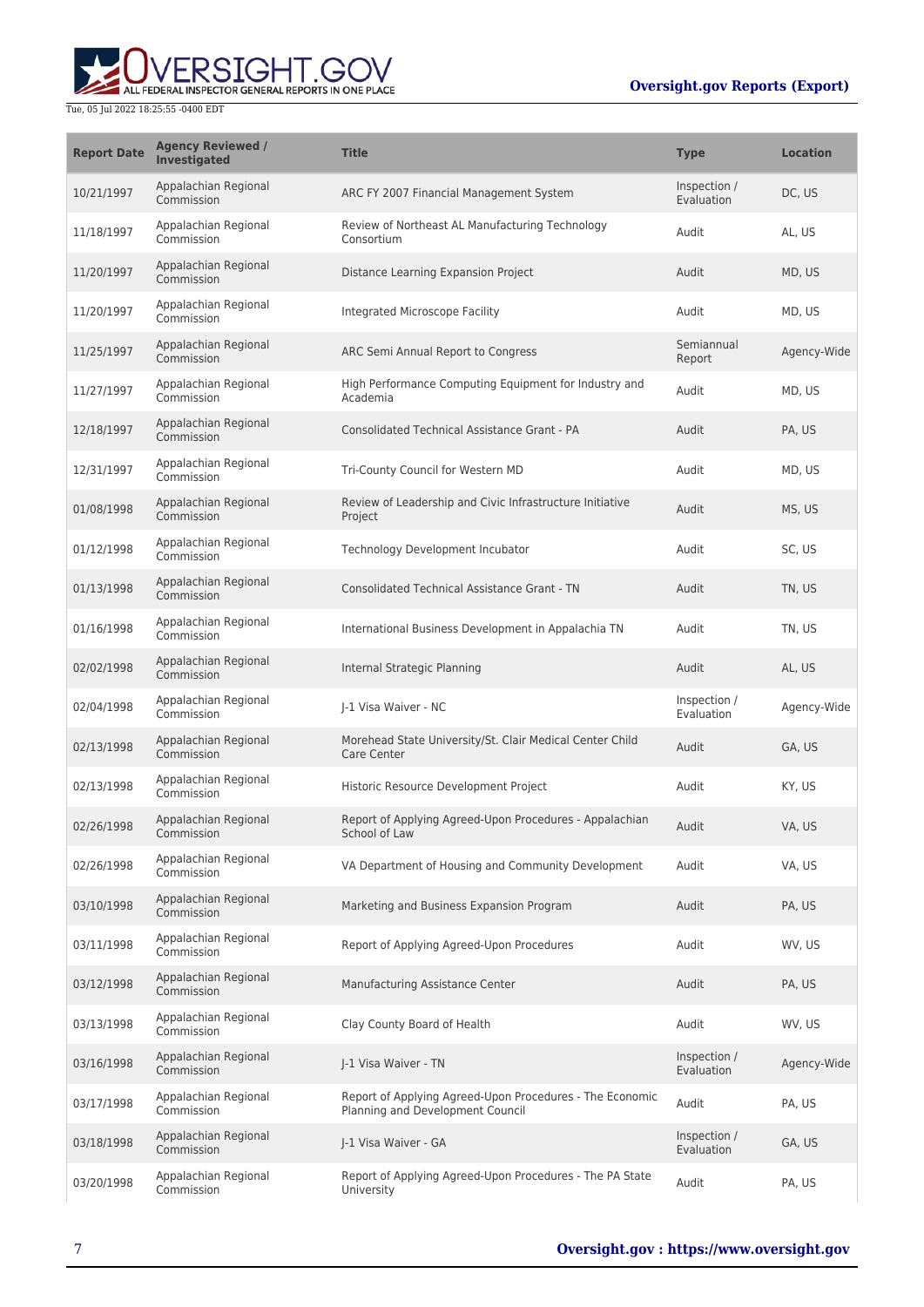the control of the control of the control of

۰



## Tue, 05 Jul 2022 18:25:55 -0400 EDT

 $\mathbf{r}$ 

| <b>Report Date</b> | <b>Agency Reviewed /</b><br><b>Investigated</b> | <b>Title</b>                                                                        | <b>Type</b>                | <b>Location</b> |
|--------------------|-------------------------------------------------|-------------------------------------------------------------------------------------|----------------------------|-----------------|
| 03/25/1998         | Appalachian Regional<br>Commission              | Textile and Carpet Information Exchange Service<br>Demonstration                    | Audit                      | GA, US          |
| 03/26/1998         | Appalachian Regional<br>Commission              | Survey Report of ARC Grants Awarded for infrastructure<br>Project                   | Inspection /<br>Evaluation | DC, US          |
| 03/31/1998         | Appalachian Regional<br>Commission              | Customized Industrial Training                                                      | Audit                      | TN, US          |
| 03/31/1998         | Appalachian Regional<br>Commission              | DeKalb Solid Waste Landfill                                                         | Audit                      | MS, US          |
| 03/31/1998         | Appalachian Regional<br>Commission              | Kemper County Lake Assess Road                                                      | Audit                      | MS, US          |
| 03/31/1998         | Appalachian Regional<br>Commission              | Community Oriented Health Care Project                                              | Audit                      | WV, US          |
| 04/08/1998         | Appalachian Regional<br>Commission              | Report of Applying Agreed-Upon Procedures - Fay-Penn<br>Economic CouncilDecelopment | Audit                      | PA, US          |
| 04/15/1998         | Appalachian Regional<br>Commission              | Deleware-Chenango-Madison-Otsego Career Academy                                     | Audit                      | NY, US          |
| 04/15/1998         | Appalachian Regional<br>Commission              | Northwest PA Regional Planning and Development<br>Commission                        | Audit                      | PA, US          |
| 04/15/1998         | Appalachian Regional<br>Commission              | Phase I, Equipment Project                                                          | Audit                      | KY, US          |
| 04/17/1998         | Appalachian Regional<br>Commission              | <b>Big Sandy Telecommunications Center Phases I</b>                                 | Audit                      | KY, US          |
| 04/24/1998         | Appalachian Regional<br>Commission              | Internationalization of KY Appalachian Counties                                     | Audit                      | KY, US          |
| 04/30/1998         | Appalachian Regional<br>Commission              | ARC Semi Annual Report to Congress                                                  | Semiannual<br>Report       | Agency-Wide     |
| 05/04/1998         | Appalachian Regional<br>Commission              | International Development Enhancement and Expansion<br>Project                      | Audit                      | WV, US          |
| 05/20/1998         | Appalachian Regional<br>Commission              | North GA Waste Management Project                                                   | Audit                      | GA, US          |
| 06/01/1998         | Appalachian Regional<br>Commission              | AL Export - A Targeted Export Assistance and Management<br><b>Training Program</b>  | Audit                      | AL, US          |
| 06/17/1998         | Appalachian Regional<br>Commission              | I-1 Visa Waiver - VA                                                                | Inspection /<br>Evaluation | Agency-Wide     |
| 06/18/1998         | Appalachian Regional<br>Commission              | J-1 Visa Waiver - AL                                                                | Inspection /<br>Evaluation | Agency-Wide     |
| 07/07/1998         | Appalachian Regional<br>Commission              | J-1 Visa Waiver - KY                                                                | Inspection /<br>Evaluation | Agency-Wide     |
| 08/07/1998         | Appalachian Regional<br>Commission              | Consolidated Technical Assistance Grant - OH                                        | Audit                      | OH, US          |
| 08/10/1998         | Appalachian Regional<br>Commission              | J-1 Visa Waiver - OH                                                                | Inspection /<br>Evaluation | Agency-Wide     |
| 08/19/1998         | Appalachian Regional<br>Commission              | Interagency Day Care Center Project                                                 | Audit                      | OH, US          |
| 08/25/1998         | Appalachian Regional<br>Commission              | Controls over Contracts/Grants with Expired Performance<br>Periods                  | Inspection /<br>Evaluation | DC, US          |
| 09/22/1998         | Appalachian Regional<br>Commission              | Rural Action Leadership and Civic Development Inititative                           | Audit                      | OH, US          |
| 09/22/1998         | Appalachian Regional<br>Commission              | Review of Funds for Appalachian Industrial Retraining                               | Audit                      | OH, US          |
| 10/06/1998         | Appalachian Regional<br>Commission              | J-1 Visa Waiver - PA                                                                | Inspection /<br>Evaluation | Agency-Wide     |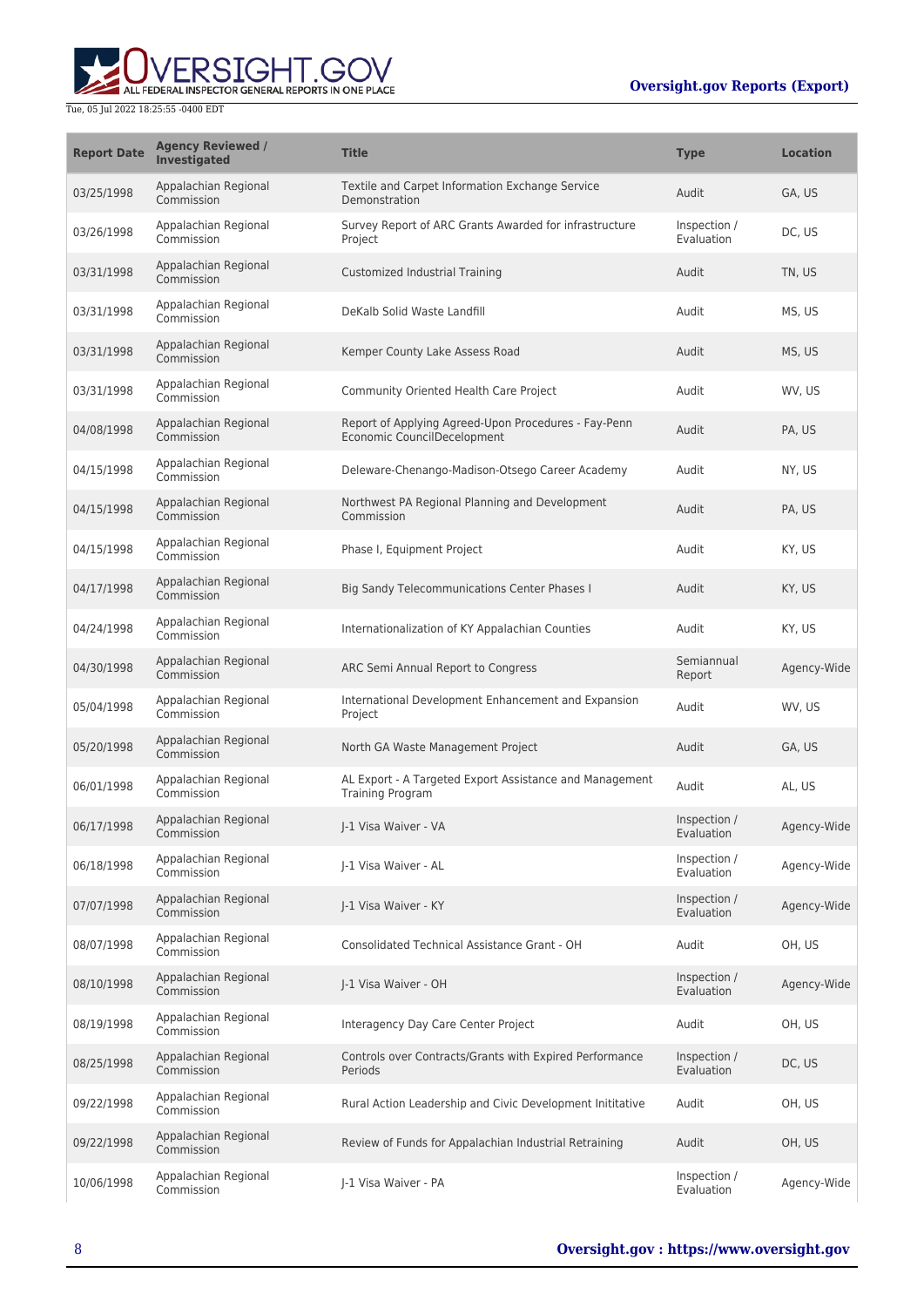

| <b>Report Date</b> | <b>Agency Reviewed /</b><br><b>Investigated</b> | <b>Title</b>                                                                                    | <b>Type</b>                | <b>Location</b>                    |
|--------------------|-------------------------------------------------|-------------------------------------------------------------------------------------------------|----------------------------|------------------------------------|
| 10/15/1998         | Appalachian Regional<br>Commission              | I-1 Visa Waiver - NY                                                                            | Inspection /<br>Evaluation | Agency-Wide                        |
| 11/20/1998         | Appalachian Regional<br>Commission              | Enhancement of Business School Technology                                                       | Audit                      | MD, US                             |
| 11/20/1998         | Appalachian Regional<br>Commission              | Tri-Cities Appalachian International Trading Network                                            | Audit                      | TN, US                             |
| 11/20/1998         | Appalachian Regional<br>Commission              | ARC Semi Annual Report to Congress                                                              | Semiannual<br>Report       | Agency-Wide                        |
| 12/02/1998         | Appalachian Regional<br>Commission              | Appalachian International Business Center                                                       | Audit                      | NC, US                             |
| 02/23/1999         | Appalachian Regional<br>Commission              | <b>Consolidated Technical Assistance Grant - MS</b>                                             | Audit                      | $\cdot$ MS, US<br>$\bullet$ MS, US |
| 02/26/1999         | Appalachian Regional<br>Commission              | Review Report on Buckhorn Leadership Initiative                                                 | Audit                      | KY, US                             |
| 03/10/1999         | Appalachian Regional<br>Commission              | Lake Cumberland Regional Justice and Victims Advocacy<br>Project                                | Audit                      | KY, US                             |
| 03/17/1999         | Appalachian Regional<br>Commission              | Controls over Contracts/Grants with Expired Performance<br>Periods                              | Inspection /<br>Evaluation | DC, US                             |
| 03/22/1999         | Appalachian Regional<br>Commission              | Review of Economic Development Information System                                               | Audit                      | SC, US                             |
| 03/22/1999         | Appalachian Regional<br>Commission              | Review of Telecommunications Adding Rural Counties to<br>AppNet                                 | Audit                      | SC, US                             |
| 03/22/1999         | Appalachian Regional<br>Commission              | Review of Internet Training Facilities Project                                                  | Audit                      | SC, US                             |
| 03/24/1999         | Appalachian Regional<br>Commission              | Review of Science and Math to go Project                                                        | Audit                      | SC, US                             |
| 03/25/1999         | Appalachian Regional<br>Commission              | Review of the McCreary County Educational Development<br>Foundation                             | Audit                      | KY, US                             |
| 03/31/1999         | Appalachian Regional<br>Commission              | Review of The Presbyterian Child Welfare Agency - Breathitt<br>Montessori Pre-School Relocation | Audit                      | KY, US                             |
| 03/31/1999         | Appalachian Regional<br>Commission              | Review of The Presbyterian Child Welfare Agency                                                 | Audit                      | KY, US                             |
| 04/22/1999         | Appalachian Regional<br>Commission              | J-1 Visa Waiver - AL                                                                            | Inspection /<br>Evaluation | Agency-Wide                        |
| 04/30/1999         | Appalachian Regional<br>Commission              | <b>GA RLF</b>                                                                                   | Audit                      | GA, US                             |
| 05/05/1999         | Appalachian Regional<br>Commission              | Review of AL Strategic Plan for Telecommunications                                              | Audit                      | AL, US                             |
| 05/05/1999         | Appalachian Regional<br>Commission              | Review of Consolidated Technical Assistance Program                                             | Audit                      | AL, US                             |
| 05/14/1999         | Appalachian Regional<br>Commission              | Review of Debkilb County Tourism/Business Development<br>Center                                 | Audit                      | AL, US                             |
| 05/26/1999         | Appalachian Regional<br>Commission              | Survey Report - Review of Jefferson County Distance<br>Learning                                 | Audit                      | AL, US                             |
| 06/02/1999         | Appalachian Regional<br>Commission              | ARC Semi Annual Report to Congress                                                              | Semiannual<br>Report       | Agency-Wide                        |
| 07/01/1999         | Appalachian Regional<br>Commission              | Review of Entrepreneurial Education Project                                                     | Audit                      | GA, US                             |
| 07/01/1999         | Appalachian Regional<br>Commission              | <b>Consolidated Technical Assistance Grant - WV</b>                                             | Audit                      | WV, US                             |
| 07/08/1999         | Appalachian Regional<br>Commission              | Southwest Regional Jail/Industrial Park Water Project                                           | Audit                      | WV, US                             |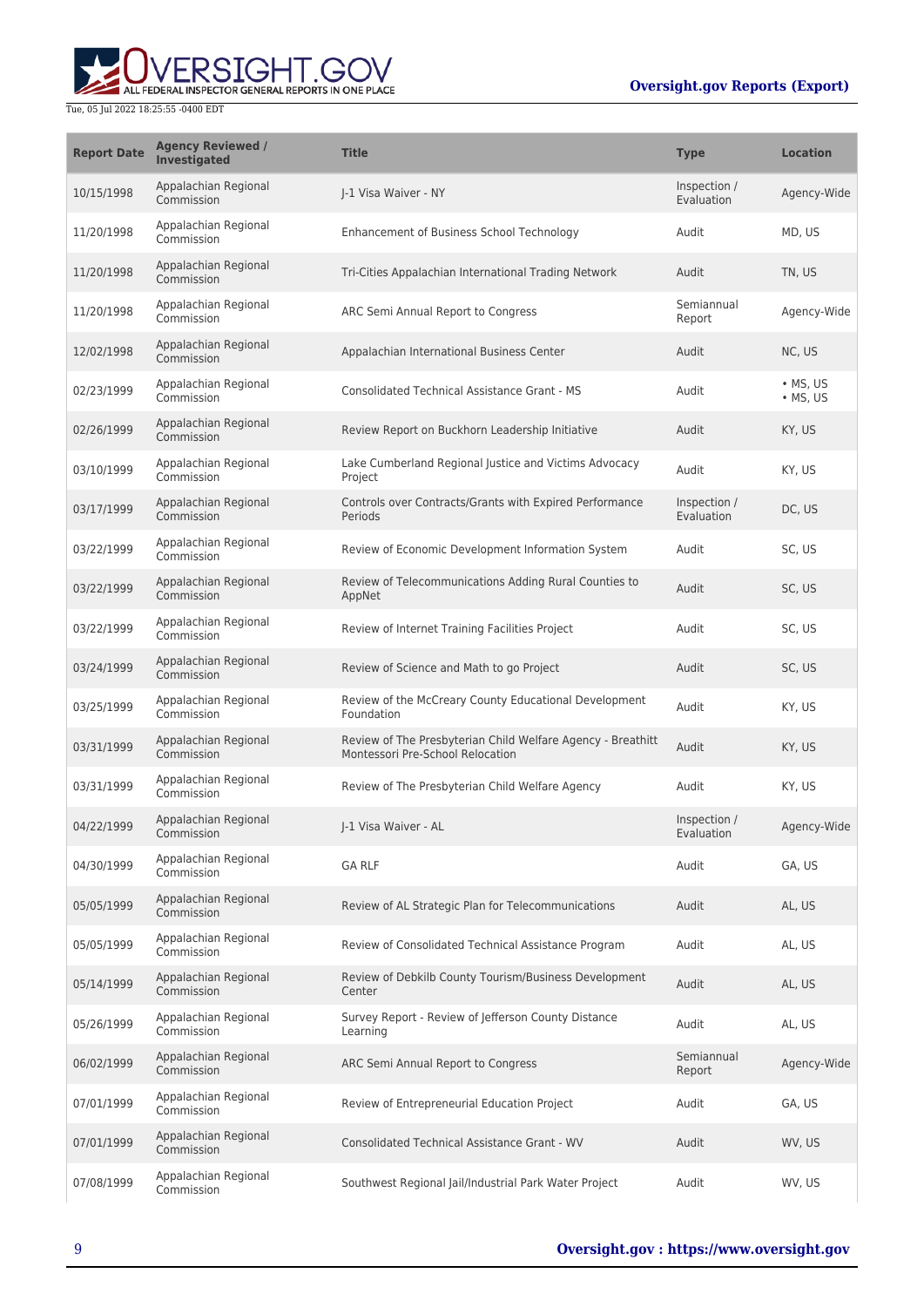

| <b>Report Date</b> | <b>Agency Reviewed /</b><br>Investigated | <b>Title</b>                                                              | <b>Type</b>                | <b>Location</b> |
|--------------------|------------------------------------------|---------------------------------------------------------------------------|----------------------------|-----------------|
| 08/05/1999         | Appalachian Regional<br>Commission       | Survey of Timeliness of Claims Processing & Follow-up Action              | Inspection /<br>Evaluation | DC, US          |
| 08/25/1999         | Appalachian Regional<br>Commission       | I-1 Visa Waiver - NY                                                      | Inspection /<br>Evaluation | Agency-Wide     |
| 08/25/1999         | Appalachian Regional<br>Commission       | Training Tomorrow's Workforce                                             | Audit                      | KY, US          |
| 08/31/1999         | Appalachian Regional<br>Commission       | Northern Tier Regional Planning and Development Council                   | Audit                      | PA, US          |
| 08/31/1999         | Appalachian Regional<br>Commission       | TN Quality Award Alliance Global Market Development Phase<br>$\mathbf{H}$ | Audit                      | TN, US          |
| 09/03/1999         | Appalachian Regional<br>Commission       | <b>NC Technical Assistance</b>                                            | Audit                      | NC, US          |
| 09/15/1999         | Appalachian Regional<br>Commission       | PA Department of Community and Economic Development                       | Audit                      | PA, US          |
| 09/20/1999         | Appalachian Regional<br>Commission       | TN Regional Entrepreneurial initiative                                    | Audit                      | TN, US          |
| 09/24/1999         | Appalachian Regional<br>Commission       | Rockcastle County Economic Development Initiative                         | Audit                      | KY, US          |
| 09/29/1999         | Appalachian Regional<br>Commission       | Grant Agreement Expenditures Audit NC                                     | Audit                      | NC, US          |
| 09/30/1999         | Appalachian Regional<br>Commission       | J-1 Visa Waiver - AL                                                      | Inspection /<br>Evaluation | Agency-Wide     |
| 09/30/1999         | Appalachian Regional<br>Commission       | Facilities Master Planning Project                                        | Audit                      | OH, US          |
| 09/30/1999         | Appalachian Regional<br>Commission       | Review of Rural Health and Wellness Program                               | Audit                      | KY, US          |
| 10/20/1999         | Appalachian Regional<br>Commission       | OH University Southern Campus Technology Outreach<br>Center               | Audit                      | OH, US          |
| 10/20/1999         | Appalachian Regional<br>Commission       | Review of Welding Laboratory/Classroom Project                            | Audit                      | NY, US          |
| 10/22/1999         | Appalachian Regional<br>Commission       | Review of Wrap Around Child Care Project                                  | Audit                      | NY, US          |
| 10/27/1999         | Appalachian Regional<br>Commission       | Review of Southern Tier Rail Line Development Project                     | Audit                      | NY, US          |
| 10/27/1999         | Appalachian Regional<br>Commission       | Review of Rail line Preservation Project                                  | Audit                      | NY, US          |
| 10/28/1999         | Appalachian Regional<br>Commission       | Purchasing of Goods and Services                                          | Inspection /<br>Evaluation | DC, US          |
| 11/01/1999         | Appalachian Regional<br>Commission       | ARC Semi Annual Report to Congress                                        | Semiannual<br>Report       | Agency-Wide     |
| 11/02/1999         | Appalachian Regional<br>Commission       | J-1 Visa Waiver - NY                                                      | Inspection /<br>Evaluation | Agency-Wide     |
| 11/05/1999         | Appalachian Regional<br>Commission       | <b>Greater Cumberland Airport Terminal</b>                                | Audit                      | WV. US          |
| 11/16/1999         | Appalachian Regional<br>Commission       | ARC Semi Annual Report to Congress                                        | Semiannual<br>Report       | Agency-Wide     |
| 11/23/1999         | Appalachian Regional<br>Commission       | Grants with Expired Performance Periods                                   | Inspection /<br>Evaluation | DC, US          |
| 12/22/1999         | Appalachian Regional<br>Commission       | J-1 Visa Waiver - MS                                                      | Inspection /<br>Evaluation | Agency-Wide     |
| 12/27/1999         | Appalachian Regional<br>Commission       | Northern Tier Regional Planning and Development<br>Commission             | Audit                      | PA, US          |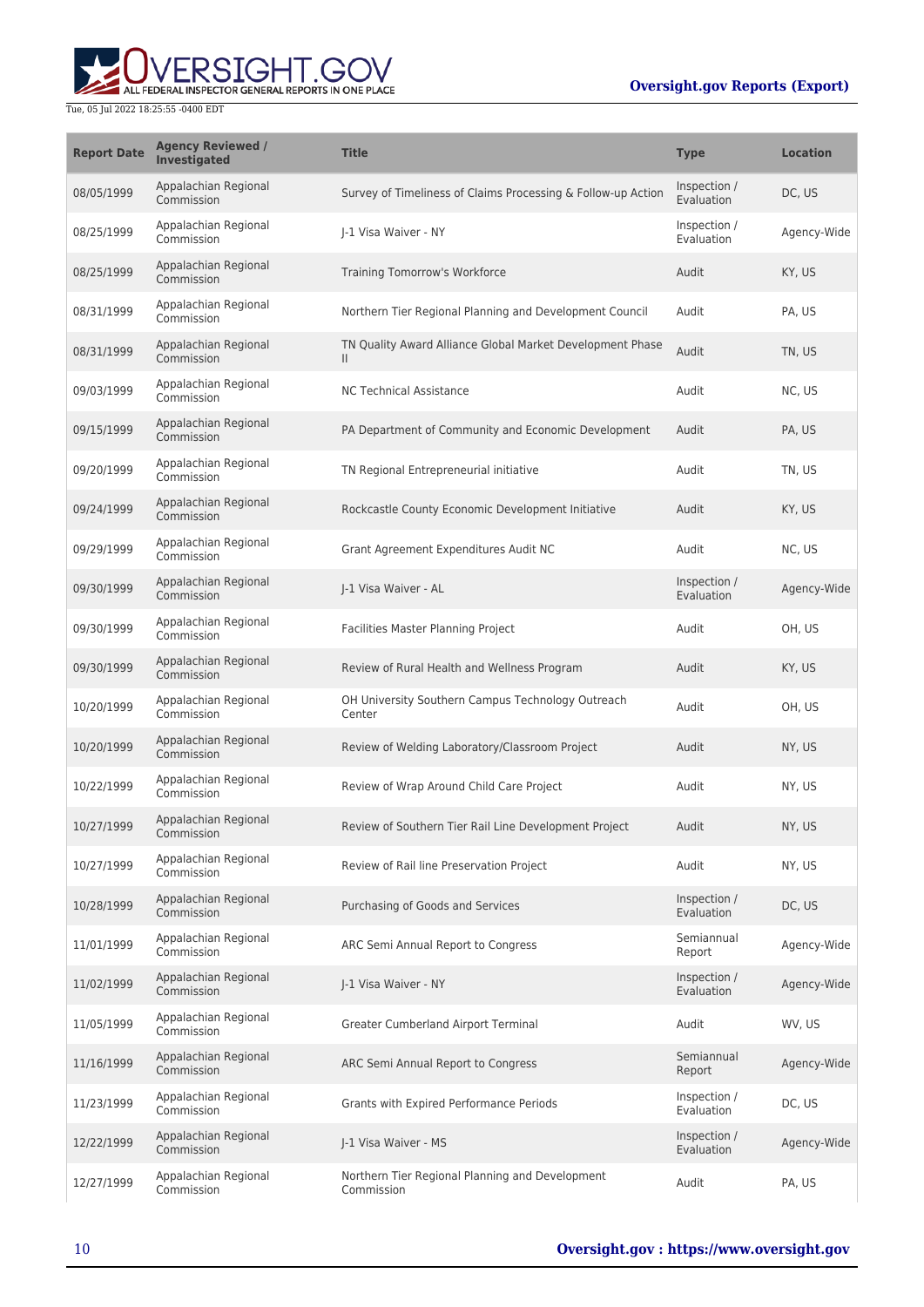| <b>Report Date</b> | <b>Agency Reviewed /</b><br><b>Investigated</b> | <b>Title</b>                                                                | Type                       | <b>Location</b> |
|--------------------|-------------------------------------------------|-----------------------------------------------------------------------------|----------------------------|-----------------|
| 12/29/1999         | Appalachian Regional<br>Commission              | Team Pennsylvania Entrepreneurial Education Program                         | Audit                      | PA, US          |
| 01/10/2000         | Appalachian Regional<br>Commission              | Grant Agreement Expenditures Audit                                          | Audit                      | NY, US          |
| 01/18/2000         | Appalachian Regional<br>Commission              | Review of Telecommunications Network Systems                                | Audit                      | MS, US          |
| 01/21/2000         | Appalachian Regional<br>Commission              | Review of Benton County Head Start Facility Project                         | Audit                      | MS, US          |
| 01/28/2000         | Appalachian Regional<br>Commission              | <b>Cumberland Plateau Health District</b>                                   | Audit                      | VA, US          |
| 01/28/2000         | Appalachian Regional<br>Commission              | Southwest VA Higher Education Center                                        | Audit                      | VA, US          |
| 02/03/2000         | Appalachian Regional<br>Commission              | <b>TN Consolidated Technical Assistance</b>                                 | Audit                      | TN, US          |
| 02/04/2000         | Appalachian Regional<br>Commission              | Clay County Industrial Project                                              | Audit                      | TN, US          |
| 02/08/2000         | Appalachian Regional<br>Commission              | Review of J-1 Program Employment Verification Forms                         | Inspection /<br>Evaluation | Agency-Wide     |
| 02/16/2000         | Appalachian Regional<br>Commission              | Appalachia Rural Systemic Initiative                                        | Audit                      | KY, US          |
| 03/21/2000         | Appalachian Regional<br>Commission              | Regional Diabetes Health Delivery in Appalachia                             | Audit                      | KY, US          |
| 03/22/2000         | Appalachian Regional<br>Commission              | Review of Carraway Life Saver Program                                       | Audit                      | AL, US          |
| 03/30/2000         | Appalachian Regional<br>Commission              | <b>WV Department of Education</b>                                           | Audit                      | WV, US          |
| 03/30/2000         | Appalachian Regional<br>Commission              | Applying Agreed Upon Procedures - Grant Agreement<br>Expenditures           | Audit                      | WV, US          |
| 04/06/2000         | Appalachian Regional<br>Commission              | I-1 Visa Waiver - AL                                                        | Inspection /<br>Evaluation | Agency-Wide     |
| 04/11/2000         | Appalachian Regional<br>Commission              | Randolph County Development Authority                                       | Audit                      | WV, US          |
| 04/14/2000         | Appalachian Regional<br>Commission              | Final Independent Accountant's Report on Applying<br>Agreement Expenditures | Audit                      | WV, US          |
| 04/24/2000         | Appalachian Regional<br>Commission              | J-1 Visa Waiver - KY                                                        | Inspection /<br>Evaluation | Agency-Wide     |
| 05/12/2000         | Appalachian Regional<br>Commission              | VA Department of Housing and Community Development                          | Audit                      | VA, US          |
| 05/19/2000         | Appalachian Regional<br>Commission              | Review of School to Work Partnership Program                                | Audit                      | GA, US          |
| 06/21/2000         | Appalachian Regional<br>Commission              | Review of Off Campus Learning Centers                                       | Audit                      | GA, US          |
| 06/21/2000         | Appalachian Regional<br>Commission              | Review of Three Rivers Land and Court Imagining project                     | Audit                      | MS, US          |
| 06/23/2000         | Appalachian Regional<br>Commission              | Survey Report - Learning Logic Educational Program Project                  | Audit                      | AL, US          |
| 07/10/2000         | Appalachian Regional<br>Commission              | Review of Regional leadership initiative Program                            | Audit                      | NC, US          |
| 07/11/2000         | Appalachian Regional<br>Commission              | Review of Consolidated Technical Assistance Program                         | Audit                      | GA, US          |
| 07/19/2000         | Appalachian Regional<br>Commission              | Review of SC Upstate Community Information Regional<br>Telecommunications   | Audit                      | SC, US          |